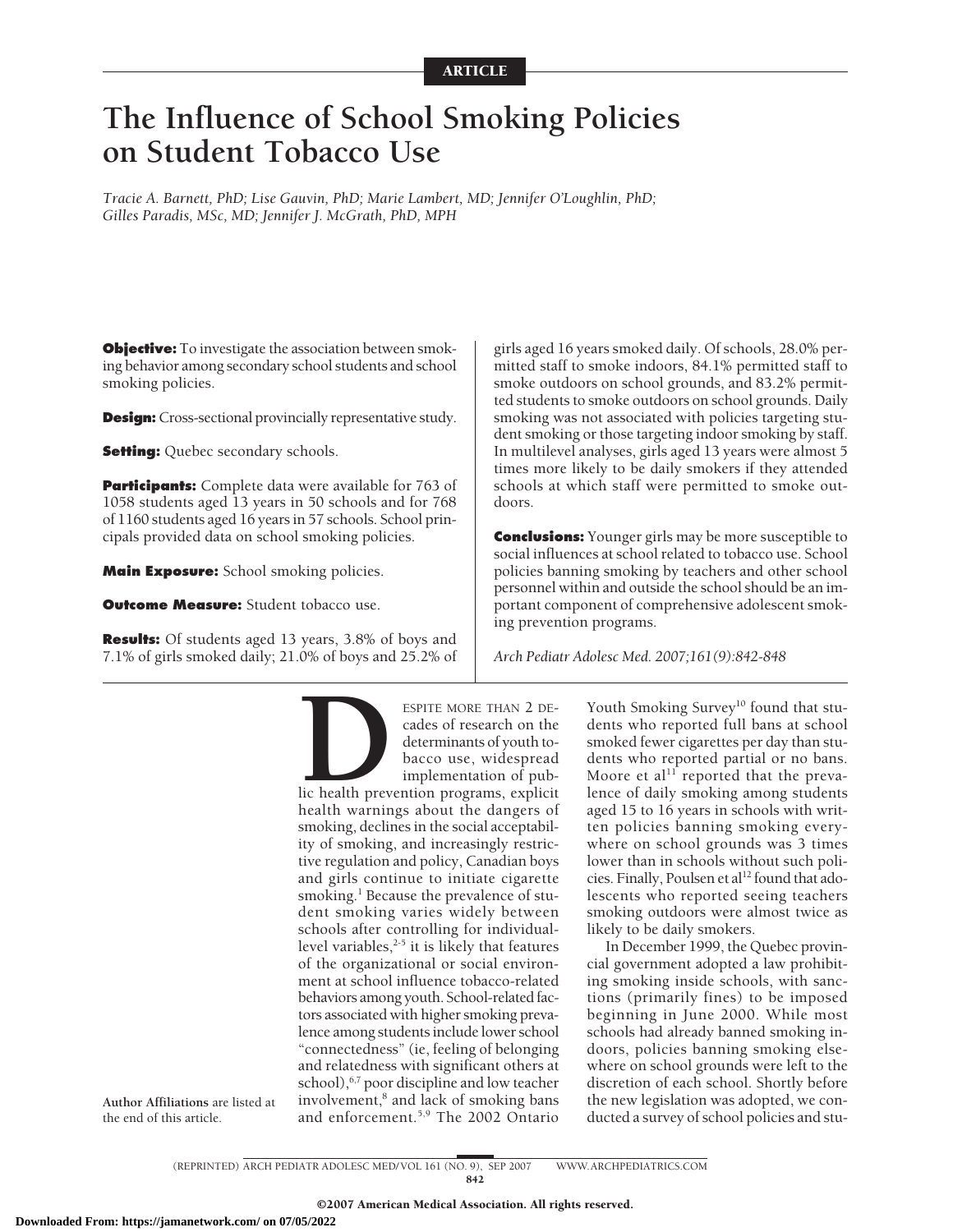dent smoking behaviors in a large representative sample of Quebec youth. Incorporating a social ecological perspective, which posits that environmental factors in addition to those at the individual level influence youth smoking, $2,13-15$  we examined the association between school smoking policies targeting indoor or outdoor smoking and student smoking behavior.

#### METHODS

This investigation is a secondary analysis of data from the Quebec Child and Adolescent Health and Social Survey. The design and methods of this survey have been reported previously.16 Briefly, schools were selected from the Quebec Ministry of Education lists of public and private schools to obtain 3 provincially representative, independent, random samples of students (1 each for 9-, 13-, and 16-year-old students) clustered within schools. The target sample size of 1500 per age group was chosen to obtain coefficients of variation of less than 15% for sex-specific proportions of 10%, taking the cluster design effect and an expected 80% response proportion into account. The school samples were selected independently for each age group; in each school, 25 students were randomly selected, with approximate equal representation of boys and girls. In all, 189 schools were selected, including 109 secondary schools. This analysis includes all 13- and 16-year-old adolescents attending secondary school.

Data were collected during school visits between January 18, and May 6, 1999. Self-report questionnaires were completed at school by 79.2% (1186 of 1498) and 81.1% (1212 of 1495) of 13- and 16-year-old students randomly selected for the study, respectively. Data were also collected in questionnaires completed by parents and by school principals. For the current analysis, 182 students aged 13 years were excluded (128 attended primary school, 41 attended schools that were missing data on smoking policies, and 13 were missing data on smoking behavior); similarly, 136 students aged 16 years were excluded (52 had dropped out of school, 73 attended schools that were missing data on smoking policies, and 11 were missing data on smoking behavior). Data on the smoking status of parents or guardians and siblings were available for 76.0% of 1004 students aged 13 years and 70.9% of 1076 students aged 16 years. Complete data were available for 763 students aged 13 years attending 50 schools and for 762 students aged 16 years attending 57 schools. The smoking status of students retained for analysis did not differ from that of those excluded because of incomplete data; however, students retained for analysis were less likely to have siblings and peers who smoked, to live in urban areas, to attend private schools, and to attend schools that permitted smoking by students and school personnel. The study was approved by the Ethics Review Board of Sainte-Justine Hospital and the Institut de la Statistique du Québec, Montréal, Québec, Canada. Informed consent was obtained from participants and their legal guardians.

#### **MEASURES**

#### **Student-Level Variables**

Students were categorized as "daily smokers" if they reported smoking every day for the past 30 days. "Less than daily smokers" included students who reported smoking in the past 30 days but not every day, and "nonsmokers" included students who did not smoke in the past 30 days. Daily smoking (yes or no) was the dependent variable in this analysis; all others were categorized as "nondaily smokers." "Sibling smoking status"

was categorized as 0 vs 1 or more siblings who smoked. Students were categorized as living in a household in which 0 vs 1 or more parents or guardians smoked based on data collected in questionnaires completed by the parent or guardian.

#### **School-Level Variables**

Schools were categorized as permitting teachers and other school personnel to smoke indoors if school principals responded yes to any of the following: "Smoking by staff is allowed inside the school in completely enclosed spaces (such as a smoking room)" or "Smoking by staff is allowed inside the school in completely open spaces (such as corridors and the cafeteria section)" or "Smoking by staff is allowed inside the school in both closed and open spaces." Schools were categorized as permitting staff to smoke outdoors if school principals responded yes to the following: "Smoking by staff is allowed on the school grounds." Finally, schools were categorized as permitting students to smoke outdoors if school principals responded yes to the following: "Smoking by regular students is allowed on school grounds." Policies permitting students to smoke indoors were not investigated because this situation only applied to 2 schools. These school-level measures comprise the main independent variables in this analysis.

Schools were categorized as urban if the school was located in an area inhabited by at least 1000 people and the population density was at least 400 people per square kilometer; otherwise, they were categorized as rural.<sup>17</sup> Schools were categorized as belonging to either the public or the private system according to the classification used by the Quebec Ministry of Education.<sup>18</sup>

Average school-level annual income was defined as the average total annual income of all families of married or commonlaw couples residing in the census district in which the school was located, based on data from the 1996 census.<sup>19</sup> Schools were categorized as located in areas where the average total annual income was either equal to or less than, or greater than \$50 000 per year (the median value).

### **ANALYSIS**

Univariate associations between smoking status and studentand school-level characteristics were computed. We used multilevel modeling to investigate the independent effect of school policies on student smoking behavior.<sup>20</sup> It was necessary to analyze age groups separately because 13- and 16-year-old students were selected from 2 entirely different samples of schools. Age-specific models initially combined boys and girls and included interaction terms between sex and all other variables. Because sex modified the association of parental smoking (*P*=.04) and outdoor smoking policy (*P*=.08) with daily smoking and because of prior evidence that environmental influences on smoking are modified by  $sex$ ,  $2^{1,22}$  we chose to perform all subsequent analyses on age- and sex-specific subsets of the data. Coefficients estimated from the null model (ie, including no student- or school-level predictors) were used to compute the expected proportion of daily smokers for a "typical" school, defined as  $1/(1 + \exp_{0i}^b)$ , where *i* varies for each agesex category.<sup>23</sup> Separate sets of hierarchical models were developed by sequentially adding the following groups of variables to the null models: (1) the main independent variables (ie, outdoor student smoking policy and indoor and outdoor staff smoking policy, examined separately); (2) potential student-level confounders, including parent and sibling smoking; and (3) potential school-level confounders, including average school-level annual income, rural or urban location, and public or private status. We used restricted penalized quasi likelihood to estimate fixed and random effects. This method of estimation also per-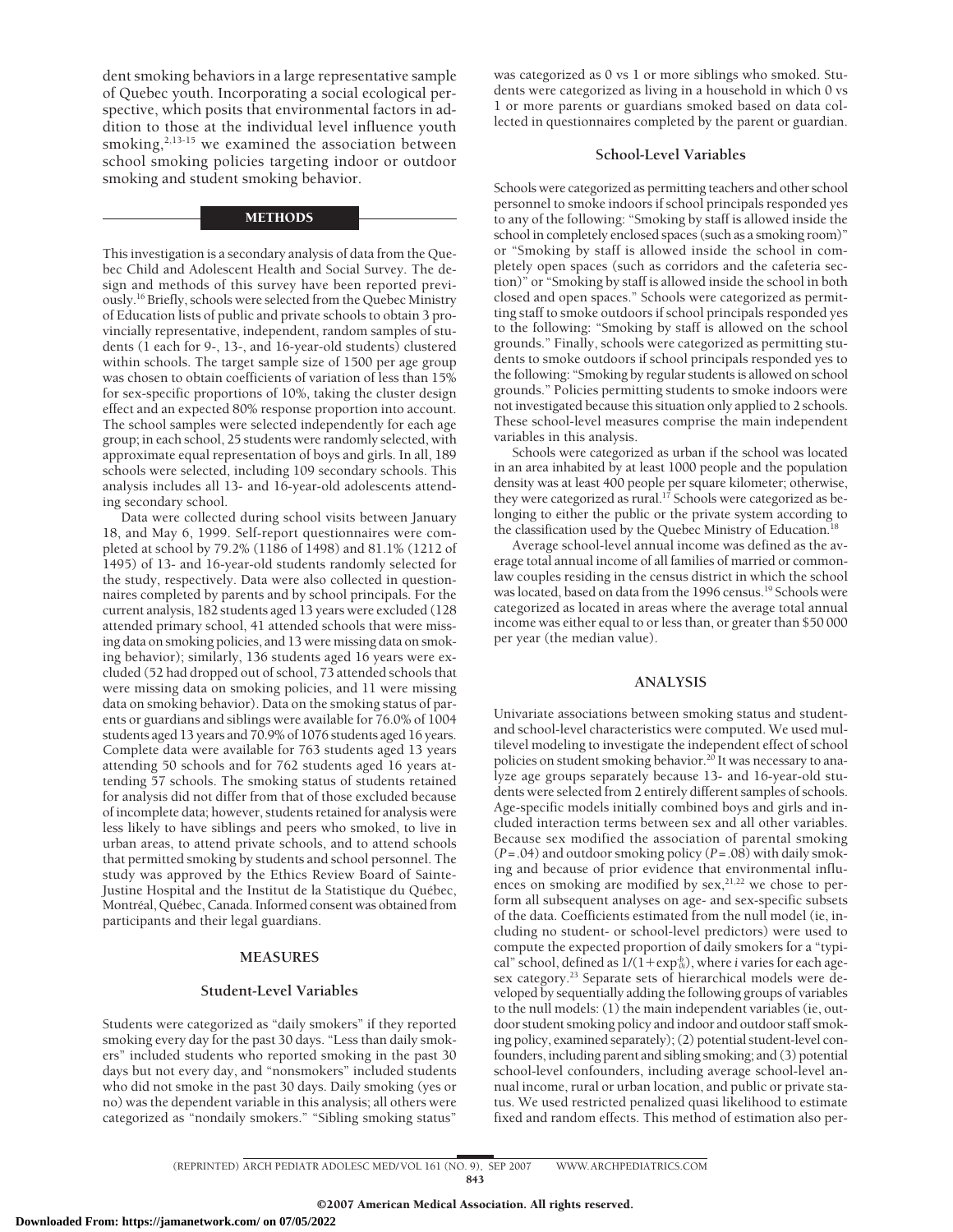| <b>Table 1. School and Student Characteristics: Quebec Child</b> |  |
|------------------------------------------------------------------|--|
| and Adolescent Health and Social Survey, 1999 <sup>a</sup>       |  |

| <b>Characteristic</b>                 | 13-Year-Old<br><b>Students</b> | 16-Year-Old<br><b>Students</b> |
|---------------------------------------|--------------------------------|--------------------------------|
| <b>Student related</b>                |                                |                                |
| <b>Sex</b>                            |                                |                                |
| <b>Boys</b>                           | 368 (48.2)                     | 357 (46.9)                     |
| Girls                                 | 395 (51.8)                     | 405 (53.1)                     |
| Parent(s) smoke daily                 |                                |                                |
| <b>Yes</b>                            | 354 (46.4)                     | 391 (51.3)                     |
| <b>No</b>                             | 409 (53.6)                     | 371 (48.7)                     |
| Sibling(s) smoke daily                |                                |                                |
| <b>Yes</b>                            | 157 (20.6)                     | 196 (25.7)                     |
| N <sub>0</sub>                        | 606 (79.4)                     | 566 (74.3)                     |
| Living with both parents <sup>b</sup> |                                |                                |
| Yes                                   | 593 (78.0)                     | 576 (76.1)                     |
| N <sub>0</sub>                        | 167(22.0)                      | 181 (23.9)                     |
| <b>Smoking status</b>                 |                                |                                |
| <b>Boys</b>                           |                                |                                |
| Daily                                 | 14(3.8)                        | 75 (21.0)                      |
| Less than daily                       | 29(7.9)                        | 43 (12.0)                      |
| <b>Nonsmokers</b>                     | 325 (88.3)                     | 239 (67.0)                     |
| Girls                                 |                                |                                |
| <b>Daily</b>                          | 28(7.1)                        | 102 (25.2)                     |
| Less than daily                       | 65 (16.5)                      | 60 (14.8)                      |
| <b>None</b>                           | 302 (76.5)                     | 243 (60.0)                     |
| School related <sup>c</sup>           |                                |                                |
| Location                              |                                |                                |
| Urban                                 | 34                             | 38                             |
| <b>Rural</b>                          | 16                             | 19                             |
| <b>Status</b>                         |                                |                                |
| Private                               | 11                             | 10                             |
| <b>Public</b>                         | 39                             | 47                             |
| Average area annual income            |                                |                                |
| $<$ \$50 000                          | 24                             | 28                             |
| $\ge$ \$50000                         | 26                             | 29                             |
| Students can smoke outdoors           |                                |                                |
| <b>Yes</b>                            | 39                             | 51                             |
| No                                    | 11                             | 6                              |
| Staff can smoke indoors               |                                |                                |
| <b>Yes</b>                            | 12                             | 18                             |
| N <sub>0</sub>                        | 38                             | 39                             |
| Staff can smoke outdoors              |                                |                                |
| Yes                                   | 39                             | 51                             |
| N <sub>0</sub>                        | 11                             | 6                              |

aData are given as number (percentage) of each group unless otherwise indicated. Percentages are based on totals for each category and may not total 100 because of rounding.  $n = 763$  for 13-year-old students and  $n = 762$ for 16-year-old students unless otherwise indicated. <sup>b</sup> Excluding missing data.

 $c$ Data are given as number of schools.  $n = 50$  for 13-year-old students and n = 57 for 16-year-old students.

mits testing for possible overdispersion or underdispersion of the data at the student level. Analyses were performed using SAS statistical software, version 8.12 (SAS Institute Inc, Cary, North Carolina), and HLM 6 (Scientific Software International, Inc, Lincolnwood, Illinois).

#### **RESULTS**

School and student characteristics are described in **Table 1** for 13- and 16-year old students separately. Overall, smoking indoors by staff was permitted in 28.0% of schools and outdoors in 84.1% of schools.

The prevalence of daily smoking among parents was high: 46.4% and 51.3% of students had at least 1 parent who reported smoking among 13- and 16-year old subjects, respectively.

The proportion of students who smoked daily varied markedly by school, ranging from 0% to 31.8% among 13-year-old students and from 6.5% to 50.0% among 16 year-old students. Daily smoking was more prevalent among students whose parents or siblings smoked and who reported that most or all of their friends smoked (**Table 2**). Among 16-year-old students, daily smoking was more prevalent in public than in private schools, although the reverse was observed for 13-year-old students. Policies permitting students to smoke outdoors were not associated with daily smoking among either 13 or 16-year-old students. Policies permitting staff to smoke indoors were significantly associated with daily smoking among 16-year-old students, while policies permitting staff to smoke outdoors were significantly associated with daily smoking among 13-year-old students.

# **MULTILEVEL ANALYSIS**

Based on the null models for 13- and 16-year-old boys and girls separately, the expected proportion of daily smokers was 1.8% and 4.2% among 13-year-old boys and girls and 20.7% and 25.0% among 16-year-old boys and girls, respectively.

Among 13-year-old students, student-level variance for daily smoking was less than expected under the Bernoulli distribution, likely because of the many schools in which there were no daily smokers among 13-yearold students. Although evidence of underdispersion indicates possible misspecification of the random effects, $^{23}$  we were interested in fixed effects, and neither the coefficients nor the standard errors of the fixed effects were affected by the underdispersion at level 1.

The null models showed a significant random effect for mean daily smoking among 13-year-old students  $(\chi_{49}^2 = 185.7, P < .001)$  and among 16-year-old students  $(\chi_{56}^2$ =77.1, *P* = .03), indicating that much of the variation between schools in mean daily smoking prevalences was related to school-level factors. Sex- and age-specific null models also showed significant between-school variation for 13-year-old students (*P*<.001 for boys and for girls) and borderline significance among 16-year-old students (*P*=.07 for both boys and girls).

Smoking policy variables were entered into sex- and age-specific models. Univariate associations between school staff smoking policy and daily smoking among students were observed only for 13-year-old girls and 16-year-old boys. Specifically, 13-year-old girls were more likely to smoke daily if they attended schools that permitted staff to smoke outdoors, compared with girls who attended schools that did not permit staff to smoke outdoors; similarly, 16-year-old boys were more likely to smoke daily if they attended schools that permitted staff to smoke indoors, compared with those who attended schools at which staff were not permitted to smoke indoors. Inclusion of outdoor and indoor smoking policy variables reduced school-level variation in mean daily smoking by 8% each in the 13-year-old girl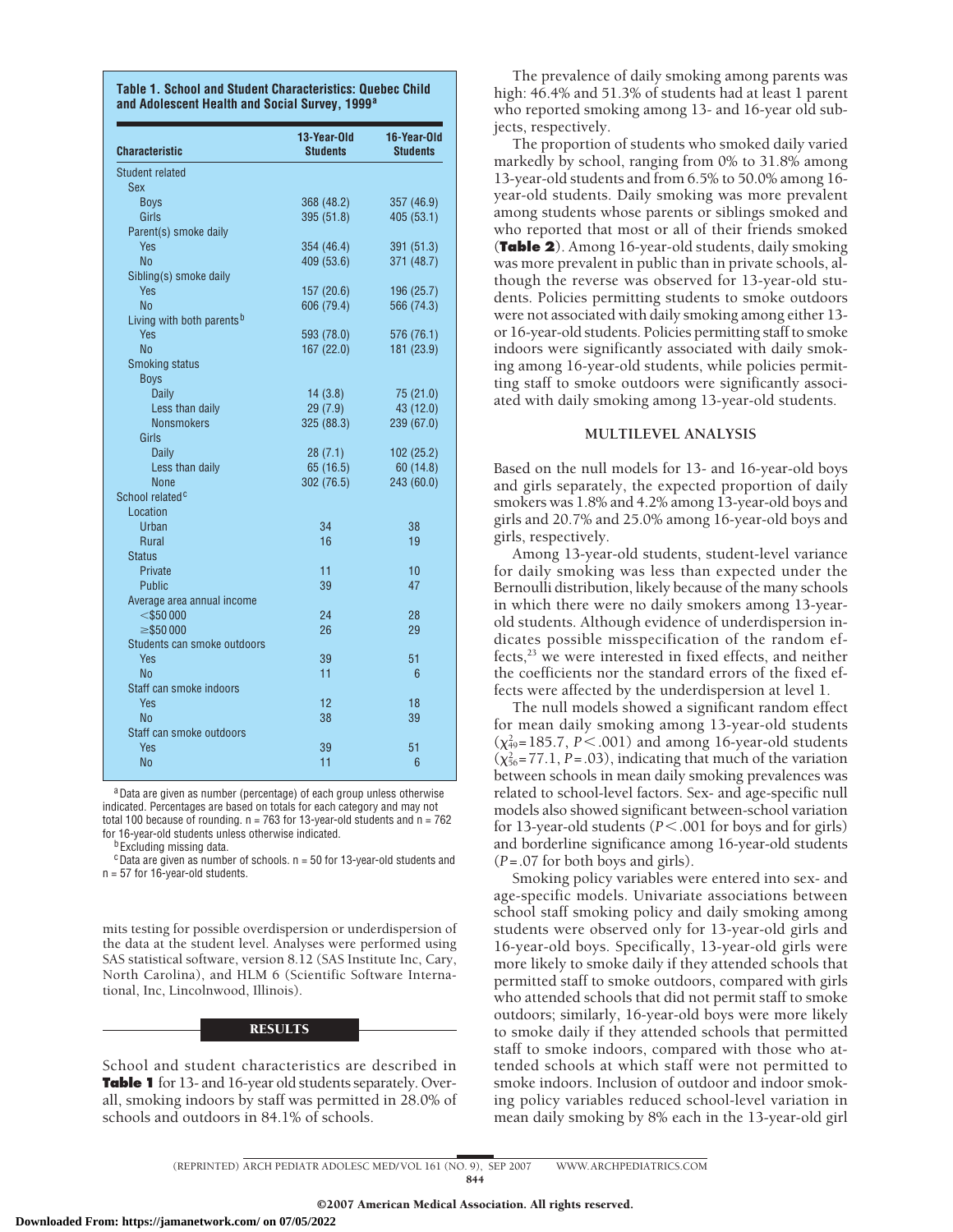| <b>Characteristic</b>       | 13-Year-Old Students      |                          |                                    |                           | <b>16-Year-Old Students</b> |                          |                                    |                           |
|-----------------------------|---------------------------|--------------------------|------------------------------------|---------------------------|-----------------------------|--------------------------|------------------------------------|---------------------------|
|                             | No. of<br><b>Students</b> | <b>Smoke</b><br>Daily, % | <b>Smoke Less</b><br>Than Daily, % | <b>Do Not</b><br>Smoke, % | No. of<br><b>Students</b>   | <b>Smoke</b><br>Daily, % | <b>Smoke Less</b><br>Than Daily, % | <b>Do Not</b><br>Smoke, % |
| <b>Student level</b>        |                           |                          |                                    |                           |                             |                          |                                    |                           |
| All                         | 763                       | 5.5                      | 12.3                               | 82.2                      | 762                         | 23.2                     | 13.5                               | 63.3                      |
| <b>Boys</b>                 | 368                       | 3.8 <sup>b</sup>         | 7.9 <sup>c</sup>                   | 88.3 <sup>c</sup>         | 357                         | 21.1                     | 12.0                               | 67.0 <sup>b</sup>         |
| Girls                       | 395                       | 7.1                      | 16.5                               | 76.5                      | 405                         | 25.2                     | 14.8                               | 60.0                      |
| Parent(s) smoke daily       |                           |                          |                                    |                           |                             |                          |                                    |                           |
| Yes                         | 354                       | 9.6 <sup>c</sup>         | 13.3                               | 77.1 <sup>c</sup>         | 391                         | 29.4 <sup>c</sup>        | 14.8                               | 55.8 <sup>c</sup>         |
| <b>No</b>                   | 409                       | 2.0                      | 11.5                               | 86.6                      | 371                         | 16.7                     | 12.1                               | 71.2                      |
| Sibling(s) smoke daily      |                           |                          |                                    |                           |                             |                          |                                    |                           |
| Yes                         | 157                       | 12.7 <sup>c</sup>        | 22.9 <sup>c</sup>                  | 64.3                      | 196                         | 40.3 <sup>c</sup>        | 15.3                               | 44.4 <sup>c</sup>         |
| <b>No</b>                   | 606                       | 3.6                      | 9.6                                | 86.8                      | 566                         | 17.3                     | 12.9                               | 69.8                      |
| Most or all friends smoke   |                           |                          |                                    |                           |                             |                          |                                    |                           |
| Yes                         | 159                       | 26.4 <sup>c</sup>        | 29.6 <sup>c</sup>                  | 44.0 <sup>c</sup>         | 277                         | 53.8 <sup>c</sup>        | 15.5                               | 30.7 <sup>c</sup>         |
| <b>No</b>                   | 601                       | $\overline{0}$           | 7.8                                | 92.2                      | 481                         | 5.4                      | 12.5                               | 82.1                      |
| <b>School level</b>         |                           |                          |                                    |                           |                             |                          |                                    |                           |
| Location                    |                           |                          |                                    |                           |                             |                          |                                    |                           |
| <b>Urban</b>                | 484                       | 5.8 <sup>d</sup>         | 11.6                               | 82.6                      | 495                         | 24.4                     | 13.3                               | 62.2                      |
| Rural                       | 279                       | 5.0                      | 13.6                               | 81.4                      | 267                         | 21.0                     | 13.9                               | 65.2                      |
| <b>Status</b>               |                           |                          |                                    |                           |                             |                          |                                    |                           |
| Private                     | 152                       | 7.2                      | 9.9                                | 82.9                      | 131                         | 17.6 <sup>d</sup>        | 20.6 <sup>b</sup>                  | 61.8                      |
| <b>Public</b>               | 611                       | 5.1                      | 12.9                               | 82.0                      | 631                         | 24.4                     | 12.0                               | 63.6                      |
| Average area annual income  |                           |                          |                                    |                           |                             |                          |                                    |                           |
| $<$ \$50 000                | 381                       | 5.8                      | 12.9                               | 81.4                      | 379                         | 23.0                     | 14.0                               | 63.1                      |
| $\ge$ \$50 000              | 382                       | 5.2                      | 11.8                               | 83.0                      | 383                         | 23.5                     | 13.1                               | 63.4                      |
| Students can smoke outdoors |                           |                          |                                    |                           |                             |                          |                                    |                           |
| Yes                         | 588                       | 6.1                      | 12.2                               | 81.6                      | 666                         | 23.6                     | 13.8                               | 62.6                      |
| <b>No</b>                   | 175                       | 3.4                      | 12.6                               | 84.0                      | 96                          | 20.8                     | 11.5                               | 67.7                      |
| Staff can smoke indoors     |                           |                          |                                    |                           |                             |                          |                                    |                           |
| Yes                         | 164                       | 4.3                      | $12.2$                             | 83.5                      | 249                         | 28.1 <sup>b</sup>        | 14.9                               | 57.0 <sup>d</sup>         |
| <b>No</b>                   | 599                       | 5.8                      | 12.4                               | 81.8                      | 513                         | 20.9                     | 12.9                               | 66.3                      |
| Staff can smoke outdoors    |                           |                          |                                    |                           |                             |                          |                                    |                           |
| Yes                         | 586                       | 6.5 <sup>b</sup>         | 11.3                               | 82.3                      | 683                         | 23.3                     | 14.1                               | 62.7                      |
| <b>No</b>                   | 177                       | 2.3                      | 15.8                               | 81.9                      | 79                          | 22.8                     | 8.9                                | 68.4                      |

a Smoke daily indicates daily smoking in the past 30 days; smoke less than daily, smoked in the past 30 days but not every day; and do not smoke, did not smoke in the past 30 days. Row percentages may not total 100 because of rounding.<br><sup>b</sup> $P < .05$ .<br><sup>c</sup> $P < .001$ .

 $dP < 0.10$ .

and the 16-year-old boy models. Policies targeting students were not associated with daily smoking in any age-sex category.

Potential student-level confounders were then added to age- and sex-specific models. As expected, parental and sibling smoking were significantly associated with daily smoking, in all age-sex groups. Between-school variance in mean daily smoking increased in all sex-age groups. The strength and magnitude of the association between student daily smoking and school policies were not affected by the addition of parental and sibling smoking in the 13-year-old girl model but were significantly reduced in the 16-year-old boy model.

Finally, other school-level correlates were added to the models. Because mean daily smoking was moderately associated with public or private status and with urban or rural location and because private schools and schools located in rural areas were also less likely to permit smoking by students or staff, both of these school-level descriptors were included in all multilevel models.

Final models are presented in **Table 3**. After taking student-level confounders, and school status (public or private) and location (rural or urban), into account, the magnitude of the association between indoor smoking policy and daily smoking in the 16-year-old boys' model was reduced and became nonsignificant. In the model for 13-year-old girls, however, school policy targeting outdoor smoking by staff remained strongly associated with daily smoking. Relative to girls who attended schools that did not permit staff to smoke outdoors, girls attending schools at which staff were permitted to smoke outdoors were almost 5 times more likely to be daily smokers.

# **COMMENT**

To our knowledge, this is the first North American study to investigate the association between student tobacco use and school policies that specifically target school personnel in a large representative sample of adolescents. The transition from primary to secondary school has been identified as a period of increased risk for adopting unhealthy lifestyle behaviors.<sup>24</sup> The findings herein are con-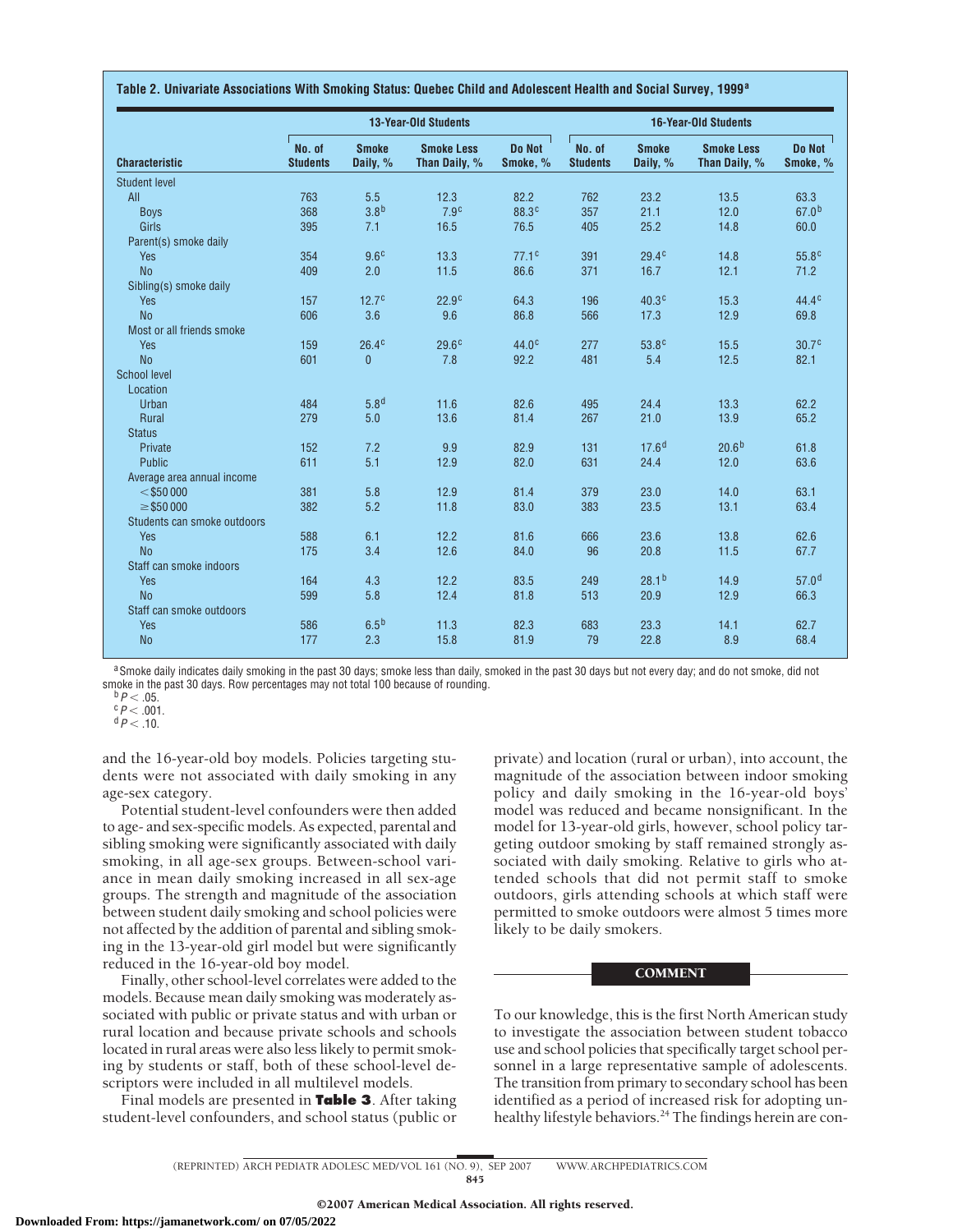**Table 3. School Smoking Policies and Daily Smoking Among Students in Final Multilevel Models for 13- and 16-Year-Old Adolescents: Quebec Child and Adolescent Health and Social Survey, 1999<sup>a</sup>**

| <b>Fixed Effect<sup>b</sup></b> |                      | 13-Year-Old Students       | <b>16-Year-Old Students</b> |                            |  |
|---------------------------------|----------------------|----------------------------|-----------------------------|----------------------------|--|
|                                 | Girls<br>$(n = 395)$ | <b>Boys</b><br>$(n = 368)$ | Girls<br>$(n = 405)$        | <b>Boys</b><br>$(n = 357)$ |  |
| School-level policy             |                      |                            |                             |                            |  |
| Staff can smoke outdoors        |                      |                            |                             |                            |  |
| <b>No</b>                       | 1 [Reference]        | <b>NA</b>                  | <b>NA</b>                   | <b>NA</b>                  |  |
| <b>Yes</b>                      | $4.8(1.1-21.1)$      | <b>NA</b>                  | <b>NA</b>                   | <b>NA</b>                  |  |
| Staff can smoke indoors         |                      |                            |                             |                            |  |
| <b>No</b>                       | <b>NA</b>            | <b>NA</b>                  | <b>NA</b>                   | 1 [Reference]              |  |
| <b>Yes</b>                      | <b>NA</b>            | <b>NA</b>                  | <b>NA</b>                   | $1.6(0.8-3.1)$             |  |
| Covariates                      |                      |                            |                             |                            |  |
| <b>School status</b>            |                      |                            |                             |                            |  |
| <b>Public</b>                   | 1 [Reference]        | 1 [Reference]              | 1 [Reference]               | 1 [Reference]              |  |
| Private                         | $1.9(0.6-5.9)$       | $2.1(0.2-19.0)$            | $1.1(0.6-2.2)$              | $0.7(0.3-1.7)$             |  |
| <b>School location</b>          |                      |                            |                             |                            |  |
| <b>Rural</b>                    | 1 [Reference]        | 1 [Reference]              | 1 [Reference]               | 1 [Reference]              |  |
| Urban                           | $1.2(0.4-3.4)$       | $3.4(0.4-29.0)$            | $1.0(0.6-1.6)$              | $1.5(0.8-3.0)$             |  |
| Student-level covariates        |                      |                            |                             |                            |  |
| Parent(s) smoke daily           |                      |                            |                             |                            |  |
| <b>No</b>                       | 1 [Reference]        | 1 [Reference]              | 1 [Reference]               | 1 [Reference]              |  |
| Yes                             | $2.8(1.3-5.8)$       | 17.6 (6.6-46.8)            | $1.9(1.3-3.0)$              | $2.1(1.2-3.7)$             |  |
| Sibling(s) smoke daily          |                      |                            |                             |                            |  |
| <b>No</b>                       | 1 [Reference]        | 1 [Reference]              | 1 [Reference]               | 1 [Reference]              |  |
| <b>Yes</b>                      | $2.4(1.2-4.7)$       | $7.6(4.2-14.0)$            | $2.8(1.7-4.6)$              | $2.4(1.4-4.2)$             |  |

Abbreviation: NA, data not applicable.

aData are given as odds ratio (95% confidence interval) for daily smoking.

<sup>b</sup> Random effect data: μ (SE) and *df* values were 0.95 (0.91) and 46 for 13-year-old girls, 2.3 (5.3) and 46 for 13-year-old boys, 0.59 (0.35) and 54 for 16-year-old girls, and 0.59 (0.35) and 53 for 16-year-old boys, respectively.

sistent with this observation because we found that staff school smoking policies were highly associated with the prevalence of daily smoking at the age of 13 years but not at the age of 16 years. The transition year into secondary school, which typically occurs at the age of 12 to 13 years, represents a period of vulnerability during which younger adolescents (vs older students) may be more susceptible to environmental cues related to tobacco use.

We found that outdoor smoking policies (targeting staff) were strongly associated with daily smoking in 13 year-old girls but not in same-aged boys. In contrast, daily smoking was associated with parental and sibling smoking to a much greater extent in 13-year-old boys than in 13-year-old girls. These findings may reflect important sex differences regarding "norm internalization," with girls tending to be more receptive than boys to specific social influences at school.<sup>7</sup> Indeed, the idea that girls are more susceptible to external influences is not new; for example, it has been observed that being exposed to a higher prevalence of smoking at school is a significant risk factor for the transition to current smoking only among girls.25 It may also be that at the age of 13 years, developmental differences between boys and girls are especially pronounced and, in particular, that boys are affected to a greater extent than girls by familial influences. In addition, school-level influences on student smoking behaviors likely interact with family smoking norms, which in turn affect boys and girls differently.

Our findings also suggest that the prevalence of daily smoking in younger girls was associated with outdoor, but not indoor, smoking policies. Our findings are consistent with those reported by Poulsen et al, $12$  who found that the prevalence of smoking among adolescents was associated with a higher exposure to teachers smoking outdoors but not indoors. It is possible that policies prohibiting outdoor smoking send a stronger "message" than those that only address indoor smoking. The latter may be perceived as "passive" adherence to legislation, while the former reflects a proactive position based on principle and on the acceptability of and tolerance toward smoking. Similarly, policies targeting staff, but not those targeting students, were associated with daily smoking, suggesting that policies that target students' social environment, rather than those aimed directly at their behavior, may be more effective in reducing overall student smoking.

To address possible student-level confounding, we undertook sex- and age-specific analyses and we controlled for parent and sibling smoking. Although measured at the student level, it is likely that including parent and sibling smoking in the models also controlled to some extent for community tolerance for smoking, itself an indicator of many unmeasured influences on smoking. As recommended by Aveyard et al,<sup>5</sup> we did not include smoking by peers as a student-level confounder because students' peers are likely to attend the same school and to be influenced by the same school policies. However, even among 13-year-old girls who reported that most or all of their peers smoked, those attending schools at which staff were permitted to smoke outdoors were 6.8 times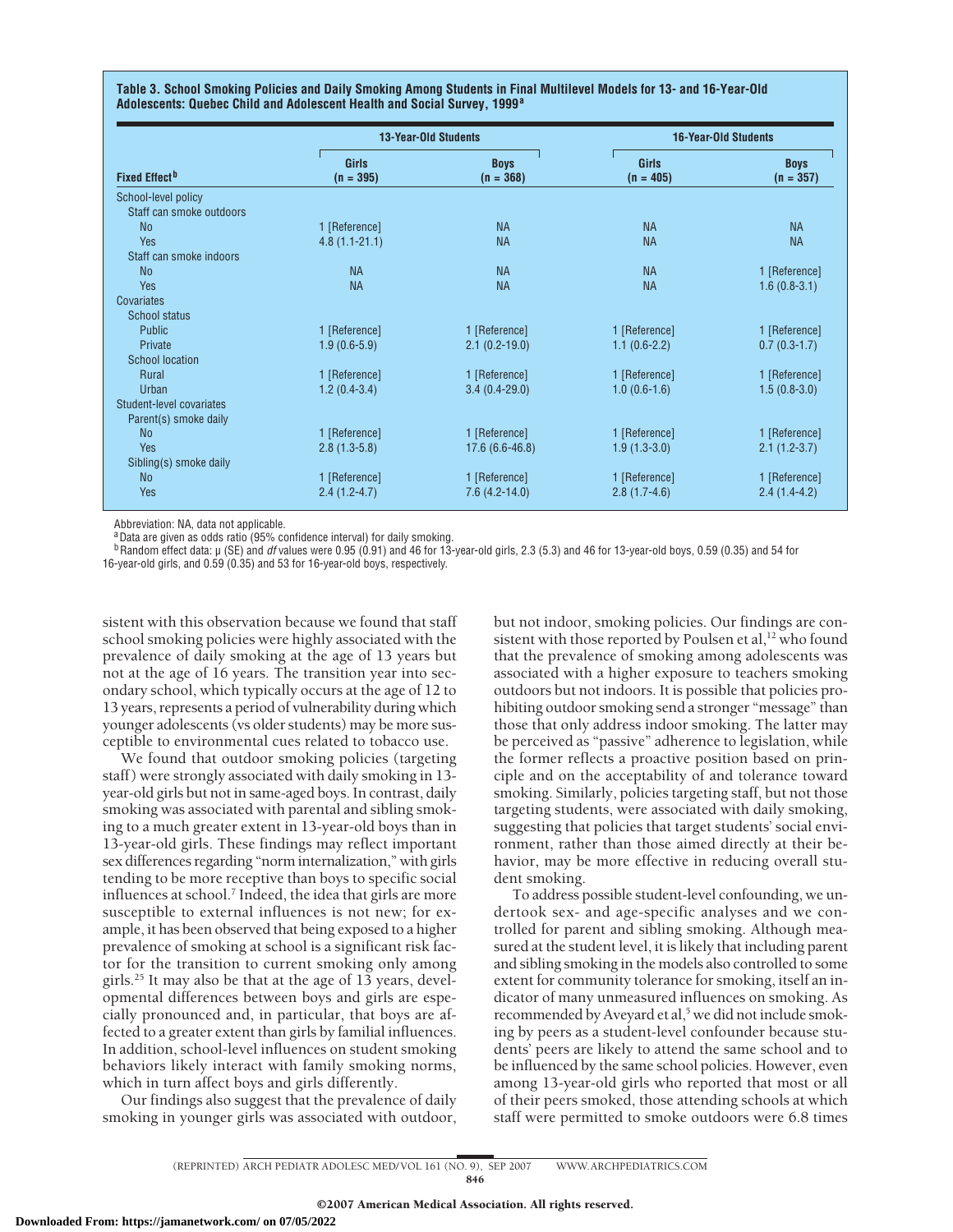(95% confidence interval, 1.5-30.9 times) more likely to be daily smokers (data not shown). After including parental and sibling smoking, between-school variance in mean daily smoking increased in all sex-age groups, suggesting that differences between schools in the prevalence of parental and sibling smoking partially masked the actual between-school variation in student daily smoking. Analyses that fail to incorporate these important influences are likely underestimating the potential impact of the school environment on student smoking behavior.

Because location (urban or rural) and status (public or private) were associated with the presence of smoking policies, we examined school policy effects on student smoking as a function of the school's urban or rural location and public or private status. The association between indoor smoking policy and daily smoking among 16-year-old boys was reduced once school status and location were taken into account, but findings for 13-yearold girls were unaffected. Our findings suggest that the contextual effect of broader social influences reflecting cultural and socioeconomic conditions should be examined because these may confound the relationship between school-level influences and student-level behaviors for particular subgroups.

Although the natural course of cigarette use among youth includes several important milestones, we investigated daily smoking as our primary outcome because regular smoking is a strong predictor of tobacco dependence26 and because more frequent smokers have more accurate recall than less frequent smokers.<sup>27</sup> However, we also examined the correlates of "less than daily smoking in the past 30 days" (ie, students who reported smoking in the past 30 days but not every day). The associations observed were similar but weaker and did not meet the threshold for significance in any sex-age group. Others<sup>11,12</sup> have observed stronger school contextual effects for daily or heavy smoking than for occasional smoking. This may be due in part to misclassification because less than daily smoking includes infrequent smokers and recent ex-smokers. Alternately, it is possible that, while they may have little effect on smoking "uptake" or occasional smoking among students, policies that permit smoking by staff may reinforce smoking among students. This, in turn, may make it more likely that students will progress to daily smoking and less likely that they will attempt and succeed at smoking cessation. Given the cross-sectional design, we were not able to examine if policies targeting staff were related to smoking uptake among students. Longitudinal studies are needed to examine the impact of smoking policies on smoking uptake among students.

We did not examine if school smoking policies were enforced, nor did we assess student perceptions of these policies or of the frequency of smoking by school personnel. However, the possibility of information bias was reduced by collecting data on smoking policies in questionnaires completed by principals. Student perceptions are subject to information bias because those who smoke have more opportunities to see staff smoking when they go outdoors to smoke and, thus, may be more aware of staff smoking.

The cross-sectional design precludes statements on causality because it is possible that parents (or students) chose a specific school for their child based on how restrictive the smoking policy was. It is more likely, however, that choice of school is motivated by geographic proximity to the home and other factors, such as academic standing or availability of sports programs.

In conclusion, it is likely that most, if not all, schools in Quebec adhere to legislation banning indoor smoking; however, a potential consequence of banning indoor smoking in schools is an increase in outdoor smoking by teachers and other school personnel. This study provides evidence that interschool variation in daily smoking among adolescents is explained in part by policies that permit outdoor smoking among school staff. The potential impact of such policies seems to be great in younger adolescent girls and may have been underestimated in past studies. Clearly, school-level influences do not affect all students equally—in particular, the impact of smoking policies on student tobacco use varies substantially according to students' age and sex and broader social influences related to cultural and socioeconomic factors. Research and prevention programs need to take these interactions within and between levels into account to better understand tobacco use behaviors in youth. Meanwhile, our findings suggest that schools should ban tobacco use among students, teachers, and other school personnel everywhere on school grounds, to reduce the prevalence of smoking in adolescents.

# **Accepted for Publication:** March 20, 2007.

**Author Affiliations:** Department of Social and Preventive Medicine and Groupe de Recherche Interdisciplinaire en Santé, Université de Montréal, and Centre de Recherche Léa-Roback (Drs Barnett and Gauvin); Department of Pediatrics, Sainte-Justine Hospital and Université de Montréal (Dr Lambert); Department of Epidemiology, Biostatistics, and Occupational Health, McGill University, and Institut National de la Sante´ Publique du Québec (Drs O'Loughlin and Paradis); and Department of Psychology, Concordia University (Dr McGrath), Montréal, Québec. Dr Barnett is now with CHU Sainte-Justine Hospital Research Center, Montréal. Dr O'Loughlin is now with the Department of Social and Preventive Medicine, Université de Montréal, CHUM Research Center. **Correspondence:** Tracie A. Barnett, PhD, Centre de Recherche du CHU Sainte-Justine, 3175 Chemin de la Côte-Sainte Catherine, Montréal, Québec, Canada H3T 1C5é (ta.barnett@umontreal.ca).

**Author Contributions:** *Study concept and design:* Barnett. *Acquisition of data:* Lambert and Paradis. *Analysis and interpretation of data:* Barnett, Gauvin, Lambert, O'Loughlin, and McGrath.*Drafting of the manuscript:* Barnett, Gauvin, and O'Loughlin.*Critical revision of the manuscript for important intellectual content:* Barnett, Gauvin, Lambert, O'Loughlin, Paradis, and McGrath. *Statistical analysis:* Barnett, Gauvin, and McGrath. *Administrative, technical, and material support:* Gauvin and Lambert. *Study supervision:* Gauvin.

**Financial Disclosure:** None reported.

**Funding/Support:** The survey used in this study was supported by the Quebec Ministry of Health and Social Ser